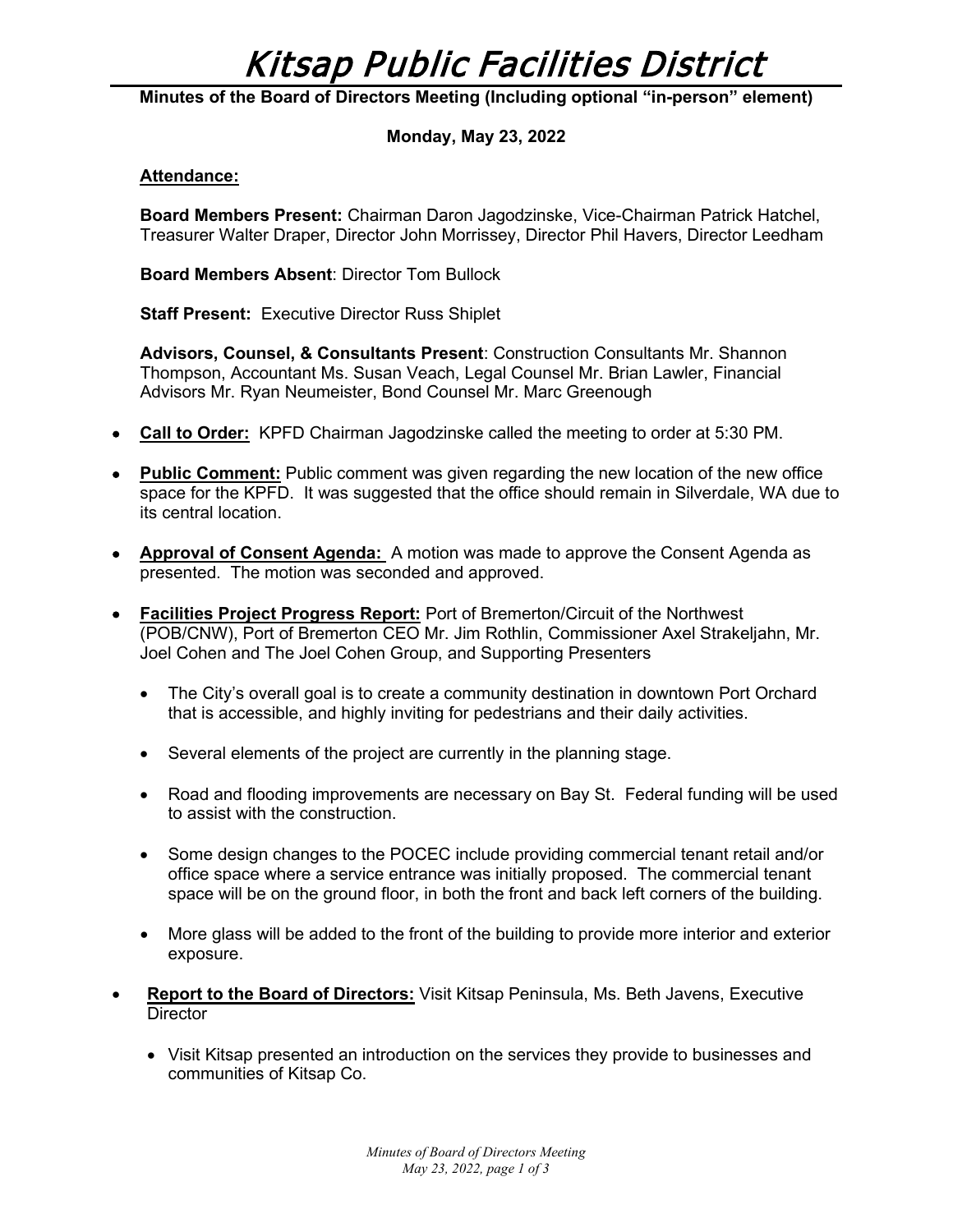- Visit Kitsap addressed concerns of the KPFD Board of Directors and staff regarding previous services rendered for the district.
- Reporting requirements of services rendered were also discussed.
- Visit Kitsap and KPFD Staff will define a Statement of Work for specific services that benefit the district in the future

## • **New Business:**

- **A. Sublease Agreement Between KPFD & Visit Kitsap Peninsula** Executive Director
- The original sublease agreement between the Kitsap Peninsula Visitor & Convention Bureau (now known as Visit Kitsap Peninsula) was signed in 2017. The agreement was for one year only.
- The sublease agreement continued each subsequent year through 2021, however, the last agreement was signed in 2020, and no agreement was signed in 2021 or 2022.
- The main lease with Visit Kitsap and Parker Financial (landlords of the space) is set to expire on September 01, 2022.
- KPFD is currently looking for a new office location within the Silverdale area.
- **B. North Kitsap Regional Events Center (NKREC) Update** Board Chairman & Executive Director
- KPFD Chairman and Executive Director met with the North Kitsap School District Superintendent and Chief Financial Officer to discuss the current and future partnership between the entities.
- The following options were discussed: 1. Wrap up the partnership, 2. Remain as is, 3. Keep the partnership open and address needs as they arise.
- The school district wishes to keep the partnership going and come back to the PFD as needs arise.
- The school district is also in keeping with the original ILA by turfing the athletic fields.
- The ILA signed in 2007 will remain in place.
- **C. Port Orchard Community Events Center (POCEC) Proposed Interlocal Agreement Amendment** – Executive Director & KPFD Legal Counsel
- The ILA amendment includes the project name change from the South Kitsap Community Events Center (SKCEC) to the Port Orchard Community Events Center (POCEC)
- The amendment also requested funds amounts in Tasks 4 & 5 to reflect \$620,000 & 770,000 respectively, increasing the total funding from \$12M to \$12,289,500.
- There was discussion concerning the increase in the overall amount setting a precedence that other projects might approach the district for additional funds as well.
- The KPFD Board of Directors voted unanimously to accept the project name change, increase Task 4 & 5 funding requests to \$620,000 & \$770,000 respectively, but keep the total funding amount to \$12M.